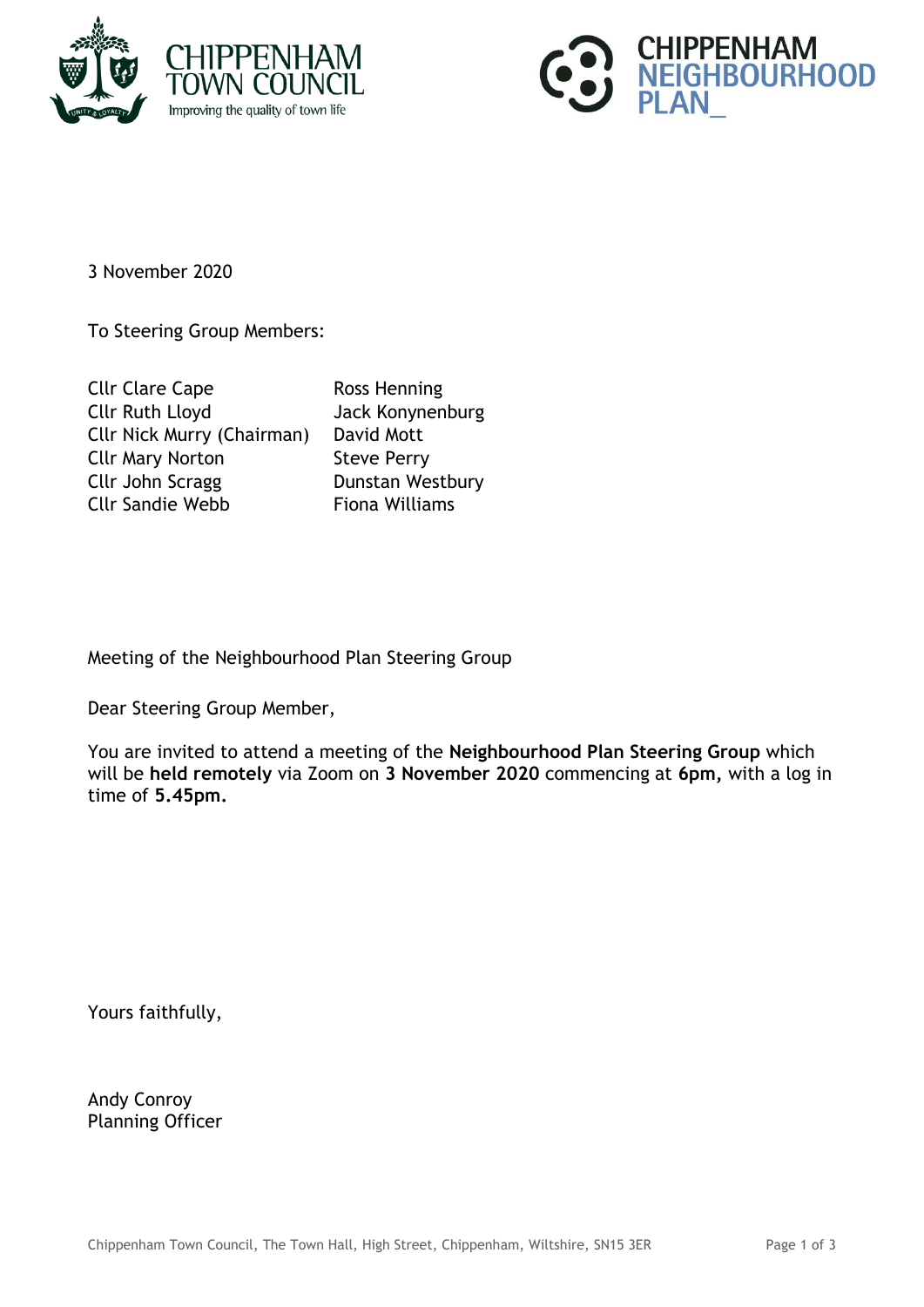## Agenda

## **Neighbourhood Plan Steering Group Meeting – 3 November 2020, 6pm, Remote Meeting (via Zoom)**

| 1.  | ANNUAL APPOINTMENT OF STEERING GROUP CHAIRMAN AND VICE-CHAIRMAN                                                                                                                                |
|-----|------------------------------------------------------------------------------------------------------------------------------------------------------------------------------------------------|
|     | To endorse the annual appointment of SG Chairman and SG Vice Chairman as required by<br>the SG Terms of Reference                                                                              |
| 2.  | <b>APOLOGIES FOR ABSENCE</b>                                                                                                                                                                   |
| 3.  | <b>DECLARATION OF INTEREST</b>                                                                                                                                                                 |
|     | All Members of the Steering Group are reminded to declare any pecuniary or non-<br>pecuniary interests they may have, in accordance with the Town Council's latest<br>approved Code of Conduct |
| 4.  | PROTOCOL FOR VIRTUAL MEETINGS OF THE NPSG                                                                                                                                                      |
|     | To note, and to apply, the Protocol to this virtual meeting (copy attached)                                                                                                                    |
| 5.  | <b>MINUTES</b>                                                                                                                                                                                 |
|     | To approve as a correct record and to sign the draft minutes of the meetings held on 6<br>October 2020 (copy attached)                                                                         |
| 6.  | <b>CHAIRMAN'S ANNOUNCEMENTS</b>                                                                                                                                                                |
| 7.  | STEERING GROUP TERMS OF REFERENCE                                                                                                                                                              |
|     | To review the Steering Group Terms of Reference, and to update and amend if necessary<br>(copy attached)                                                                                       |
| 8.  | <b>WALPA UPDATES</b>                                                                                                                                                                           |
|     | Chairman/Wiltshire Councillors to feed back to Steering Group Members on recent<br>WALPA meeting with Wiltshire Council                                                                        |
| 9.  | <b>POLICY PLANNER</b>                                                                                                                                                                          |
|     | To note the updated Policy Planner                                                                                                                                                             |
| 10. | <b>NEXT STEPS</b>                                                                                                                                                                              |
|     | To agree next steps (copy attached) with regard to the original Neighbourhood Plan<br>timeline (copy attached)                                                                                 |
| 11. | <b>DRAFT POLICIES REVIEW</b>                                                                                                                                                                   |
|     | To agree in principle or recommend adjustments to each draft policy:                                                                                                                           |
|     | 11.1 - Public Realm Improvements to Upper Market Place                                                                                                                                         |